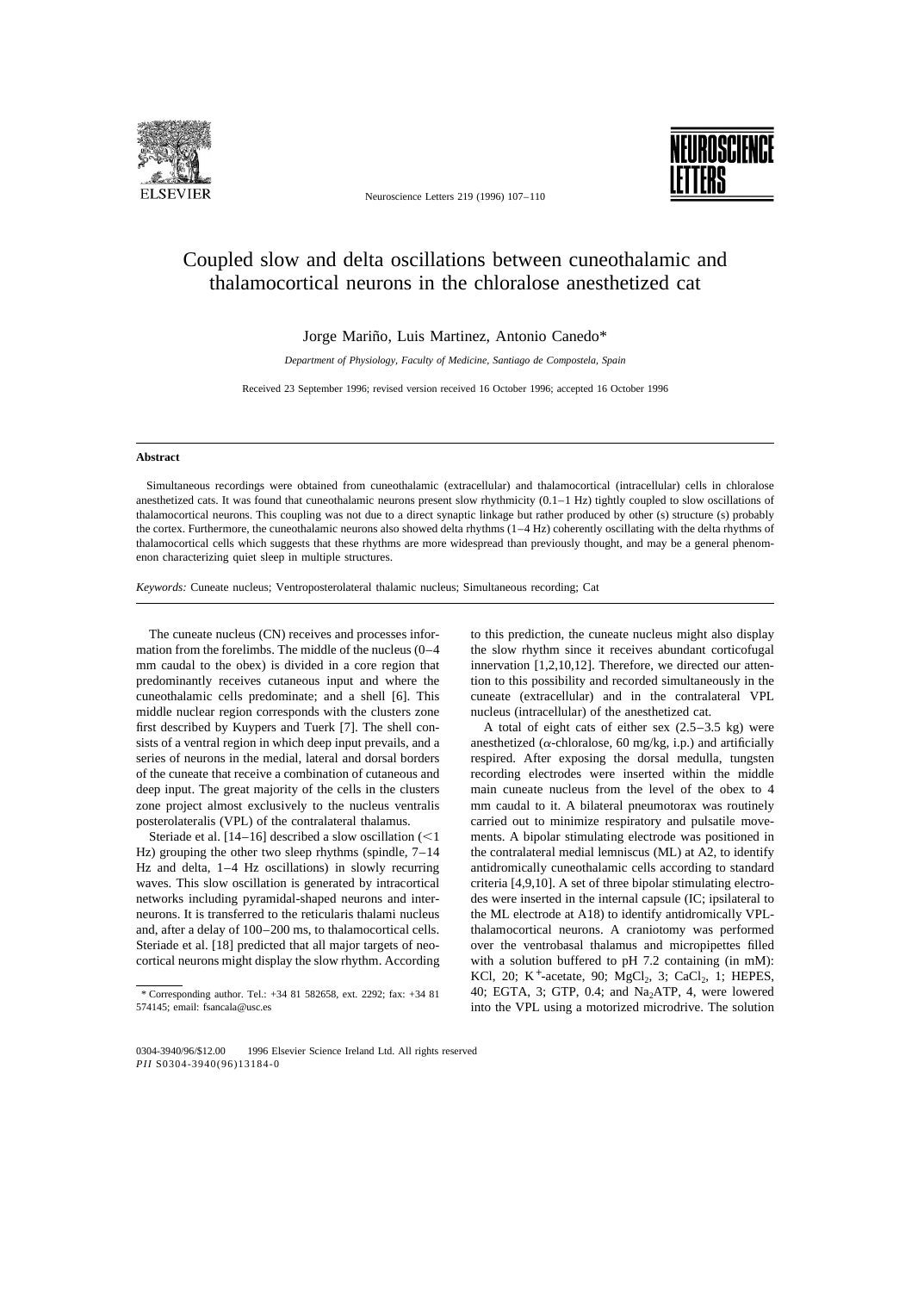was adjusted to 300 mosm with saccharose. The resistance of the electrodes measured in vivo ranged from 10 to 20 MQ. Further histological procedures demonstrated the correct placement of both stimulating and recording electrodes.

Simultaneous recordings were obtained from cuneothalamic and VPL-thalamocortical neurons. Intracellular current-clamp records of thalamocortical cells revealed their cortically-induced slow rhythms (Fig. 1A, upper record; autocorrelation in Fig. 1C, upper panel) which were tightly coupled to the extracellular activity simultaneously recorded within the cuneate (Fig. 1A, lower record; autocorrelation in Fig. 1C, lower panel). The firing of the cuneothalamic cell coincided in time with the hyperpolarizing period of the thalamocortical neuron (cross-correlation in Fig. 1D). This strong coupling between the activities of cuneothalamic and thalamocortical cells did not depend on a monosynaptic linkage. In effect, when the cuneothalamic spikes were used to compile spike triggered averages of the intracellular synaptic noise of thalamocortical cells, a direct synaptic connection in the sampled pairs  $(n = 8)$  was not revealed (Fig. 1E). Therefore, the coupling could be imposed by the cortex or, alternatively, reflect intrinsic cuneate oscillations with a constant time window respect to the thalamocortical rhythmicity in the chloralose anesthetized cat. Prethalamic neurons such as those of the cuneate of the cat [3] and those of the deep dentate cerebellar nucleus of both the rat [11] and the guinea pig [8] do possess intrinsic membrane properties allowing them to oscillate at fast frequencies. However, the cuneate slow rhythmicity described in this report is probably due to the effect exerted by corticofugal projections and not to intrinsic properties of cuneate neurons.

The thalamocortical cells have two different modes of operation: an oscillatory and a tonic (transfer) mode. The oscillatory mode is a thalamic intrinsically generated phenomenon since the membrane potential of the thalamocortical cells, at rest, oscillates within the spindle frequency  $(7-14 \text{ Hz})$  in absence of cortical and subcortical inputs [5]. The spindles consist of rhythmic long-lasting hyperpolarized periods caused by the activity of the GABAergic reticularis thalami neurons (the spindle pacemakers), followed by postinhibitory rebound bursts [13]. Fig. 1A,B (upper records) show the slow rhythms of a thalamocortical cell. Spindle-like oscillations appeared during the hyperpolarizing periods (Fig. 1B, upper record) (see also Fig. 9 of Ref. [16]). The cuneothalamic neuron simultaneously recorded (Fig. 1B, lower record) also showed extracellular single spike activity within the spindle range that seemed to be time-locked to the thalamic spindle-like rhythmicity. However, autocorrelation (Fig. 1C, inset) and spike-triggered averages (STA) (Fig. 1E) revealed coupled delta-like oscillations in the thalamocortical and cuneothalamic neurons. Thus, the role of the corticothalamic cells in imposing periodic inhibitions over thalamocortical neurons through the reticularis tha-



Fig. 1. Slow and delta coupled oscillations between cuneate and thalamic cells. (A,B) Simultaneous records of a ventroposterolateral thalamocortical cell (VPL) and a cuneothalamic (CN) neuron. (C–E) The autocorrelations (C) revealed slow and delta (inset in (C)) oscillations, and cross-correlation revealed a tight coupling between both cells with the rhythmic extracellular cuneate discharge coinciding temporarily with the hyperpolarizing periods of the thalamic cell (D). Spike-triggered averages compiled using the spikes of the cuneate cell as triggers (128 trigger events; the averages of the cuneate cell with respect to itself) demonstrated coherent oscillations in the delta range (E).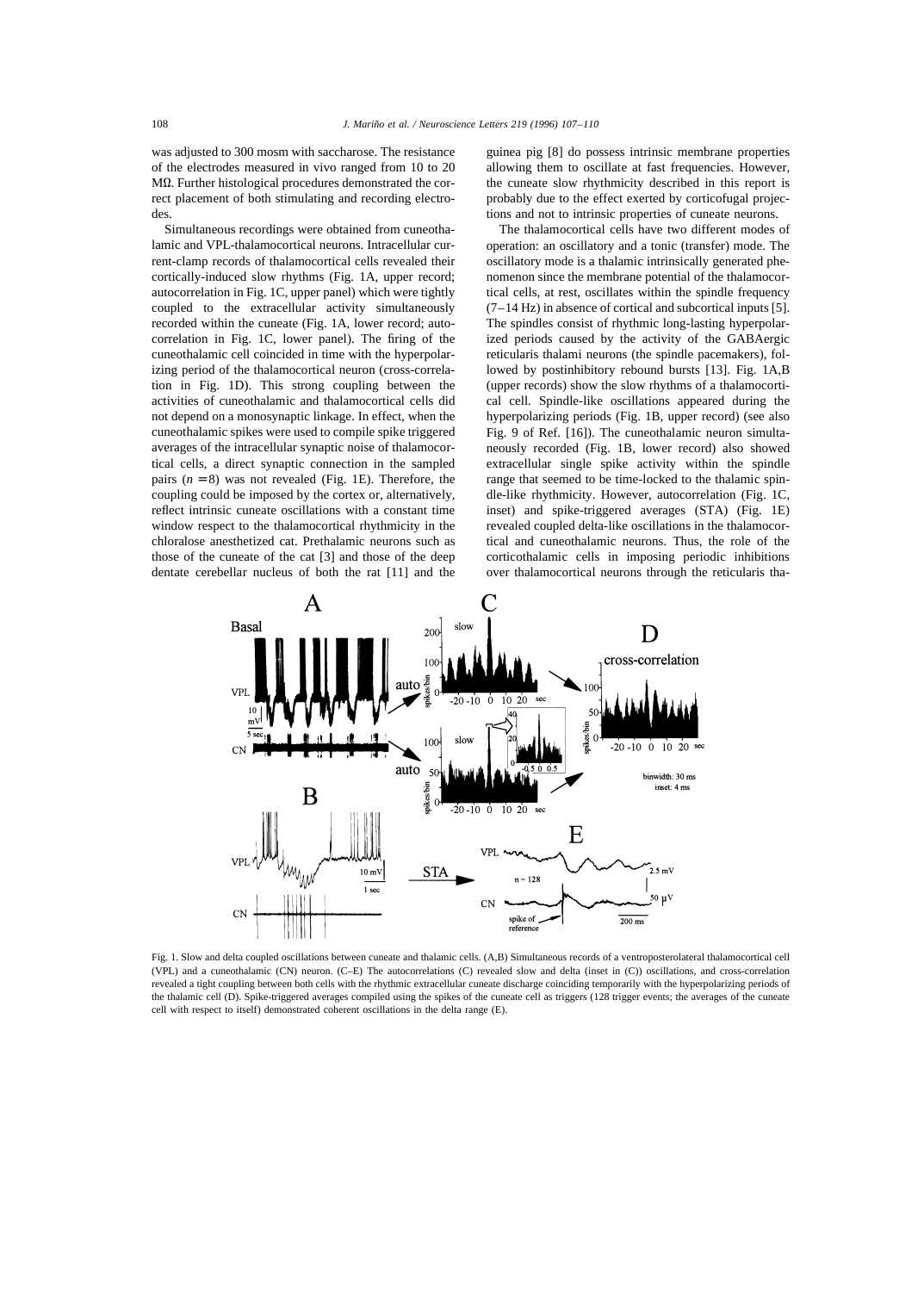

Fig. 2. Coherent delta oscillations in cuneothalamic and thalamocortical neurons. (A) VPL-thalamocortical neuron responding antidromically to internal capsula (IC) and monosynaptically to medial lemniscus (ML) stimulation. (B) ML stimulation permitted to identify a cuneothalamic (cell 2) and an interneuron (cell 1) within the middle main cuneate nucleus. (C) The oscillating synaptic noise of the thalamocortical cell was tightly coupled to the extracellular field potentials recorded in the cuneate in the frequency range of delta rhythms. (D) The auto-correlations show the similarity of rhythmic activity among the three cells. (E) Cross-correlations using the cuneate cells as reference demonstrate the resonant activity showed by the three cells. (F) Using cuneate cell 1 (left) and cuneate cell 2 (right) as reference to compile spike-triggered averages of all three cells (256 trigger events; the averages of the cuneate neurons respect to themselves) demonstrated coherent oscillations within the delta range. Stimulus artefacts marked by black dots (ML) and by an arrowhead (IC).

lami could be mimicked in the cuneate by the shell of the GABAergic interneurons surrounding the cuneothalamic cells. Since the cuneate interneurons are monosynaptically activated by descending cortical input and inhibit the cuneothalamic cells [3], the cortical outputs to the thalamus and to the cuneate, although mostly using different corticofugal cells, could impose a similar oscillating slow rhythmicity on both structures.

In contrast to spindles, the delta waves can be generated in single thalamic neurons by the interplay of two intrinsic membrane conductances, the hyperpolarization-activated cation current  $(I_h)$  and the transient low-threshold calcium current  $(I_t)$  [17]. When extracellular recordings of cuneothalamic cells were analyzed unfiltered, field potentials within the delta range were discovered. Fig. 2A shows the identification of a VPL-thalamocortical cell responding antidromically to IC stimulation (A, right) and monosynaptically to increasing intensities of ML stimulation (A, left). Two cuneate cells were simultaneously recorded, one (cell 2 in Fig. 2B) was a cuneothalamic neuron, and the other did not follow 100/s iterative ML stimulation (Fig. 2B, right) and was therefore considered as an interneuron. Coherent oscillating activity within the delta frequency was detected between cuneothalamic and thalamocortical

cells (Fig. 1E and 2C). Autocorrelations (Fig. 2D), crosscorrelations (Fig. 2E) and spike-triggered averages using the spikes of the cells 1 or 2 of Fig. 2B as triggers (Fig. 2F), demonstrated the time-coincidence between both cuneate extracellular single responses and thalamic intracellular spikes, as well as the time-locking between the delta oscillating rhythms. This appears to corroborate previous data indicating that the cuneate cells posses intrinsic membrane rhythmicities similar to those described in thalamic neurons [3]. Thus, in the chloralose anesthetized cat, the cuneate and VPL thalamic cells show strongly coupled slow rhythms as well as coherent oscillations within the delta frequency. As stated previously, the slow rhythms could be imposed by the cerebral cortex. The delta cuneate rhythmicity might be an intrinsically generated phenomenon similarly to what occurs in thalamic neurons. The coupling of delta rhythms between cuneate and thalamic activities might represent a general state of quiet sleep in which the cuneate cells could coherently oscillate together with other structures such as the thalamo-cortico-thalamic networks. In addition, preliminary data obtained in our laboratory indicate that stimulation of the peripheral receptive fields replaces the oscillating mode of the cuneate cells into a tonic (transfer) mode, like it occurs in thalamic neurons.